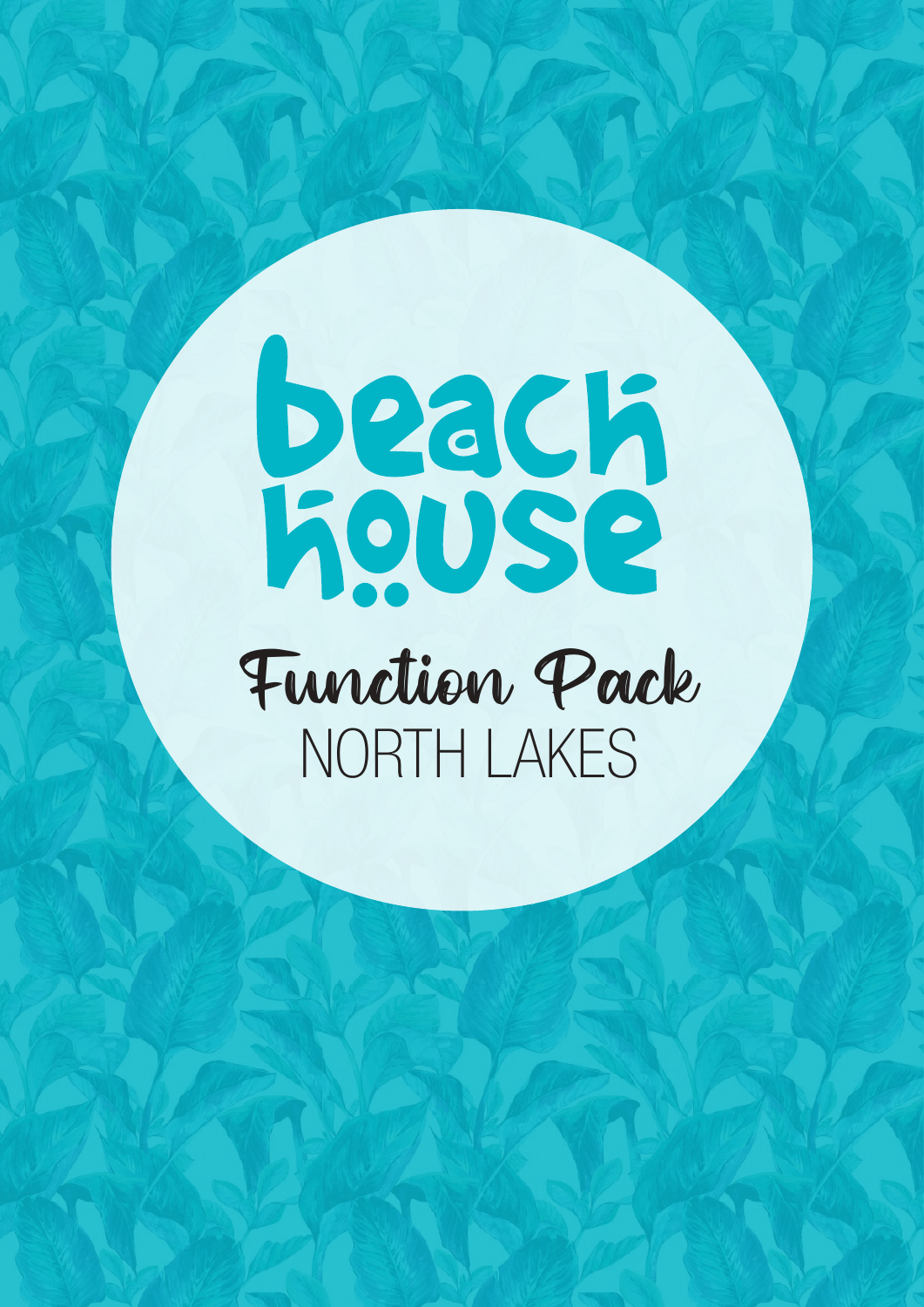Information

## About Us

#### Beach House Bar & Grill NORTH LAKES is a fabulous function venue that can make your next event one to remember.

WE WOULD LOVE TO ACCOMMODATE YOUR NEXT FUNCTION. WHETHER IT'S A SMALL GATHERING OR LARGE PARTY.

From morning meetings & cocktail parties, to set menu dinner functions, there are a range of packages to suit every need and budget. Our venue is perfect for your event and our functions team is ready to help you decide or offer advice.

Feel free to talk to us about any special requests you may have and we will do our best to accommodate your needs. OUR FUNCTIONS TEAM WILL BE HAPPY TO DISCUSS YOUR REQUIREMENTS.



#### **Conveniently located at Westfield North Lakes. Shop R3 Westfield North Lakes**

**North Lakes Drive, North Lakes Qld, 4509**

**Contact a member of our functions team today to arrange your next event.** 



**facebook.com/BeachHouseNoRTHLAKES**  $\textrm{USEBARGRILL}$ .com.  $\textrm{3}$  northlakes@beachhousebargrill.com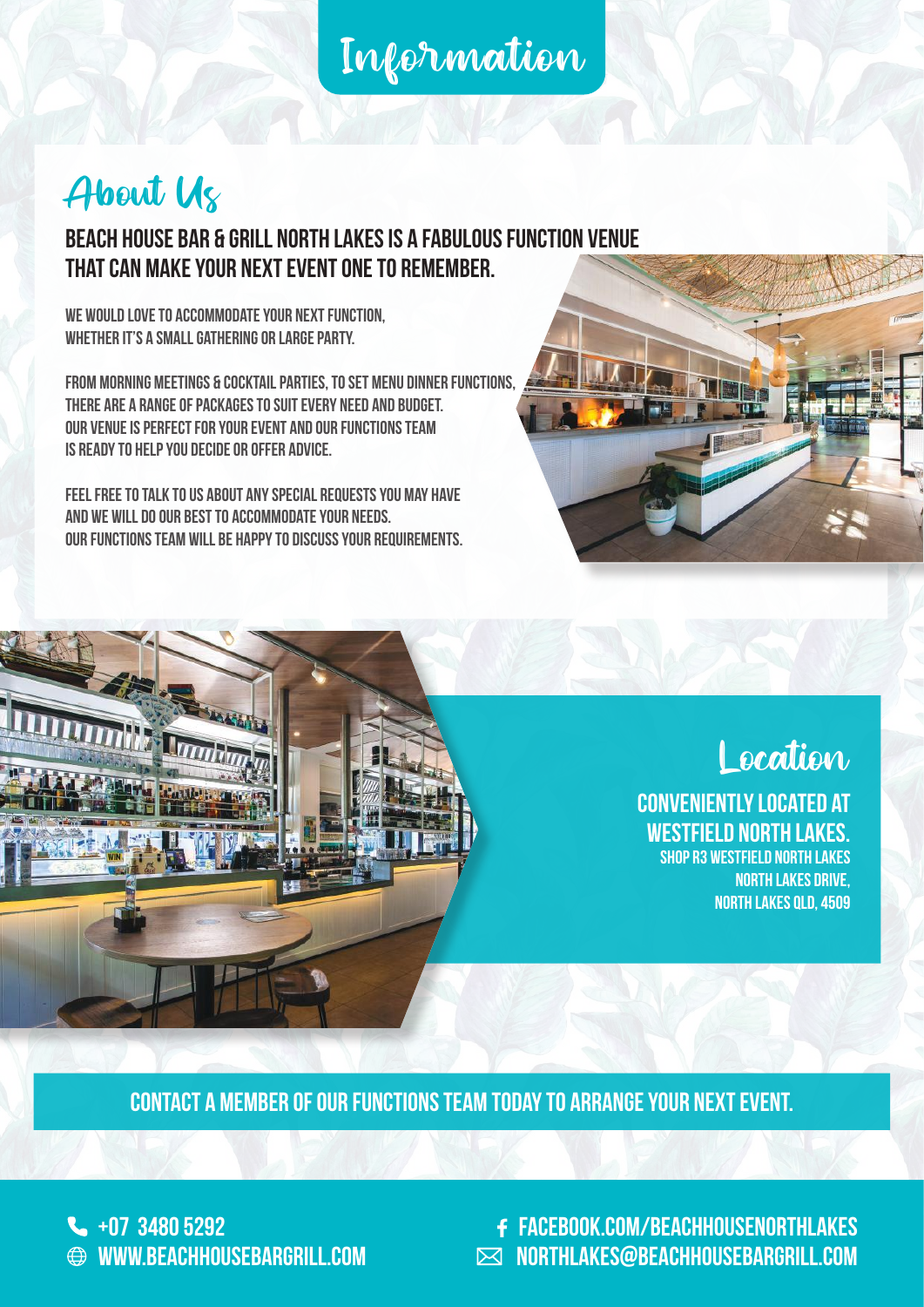## Function Areas

## Maximum Capacity

| <b>AREA</b>     | <b>PRIVATE</b><br><b>DINING</b><br><b>ROOM 1</b> | <b>INSIDE AREA</b> | <b>OUTSIDE</b><br><b>AREA 1</b> | <b>OUTSIDE</b><br><b>AREA 2</b> | <b>OUTSIDE</b><br>AREA $1 + 2$ | <b>WHOLE</b><br><b>VENUE</b><br><b>INSIDE ONLY</b> | <b>WHOLE</b><br><b>VENUE</b><br><b>INCLUDING</b><br><b>OUTSIDE</b> |
|-----------------|--------------------------------------------------|--------------------|---------------------------------|---------------------------------|--------------------------------|----------------------------------------------------|--------------------------------------------------------------------|
| <b>COCKTAIL</b> | N/A                                              | 30                 | 25                              | 25                              | 50                             | 120                                                | 400                                                                |
| <b>SET MENU</b> | 18                                               | 20                 | 25                              | 25                              | 50                             | 80                                                 | 200                                                                |

Venue Map



## Minimum Spends

Minimum spends apply in some circumstances but may be flexible depending on requirements and day function is held. Please ask our function team for more information on how we can cater for your special occasion.

**facebook.com/BeachHouseNoRTHLAKES**  $\textrm{USEBARGRILL}$ .com.  $\textrm{3}$  northlakes@beachhousebargrill.com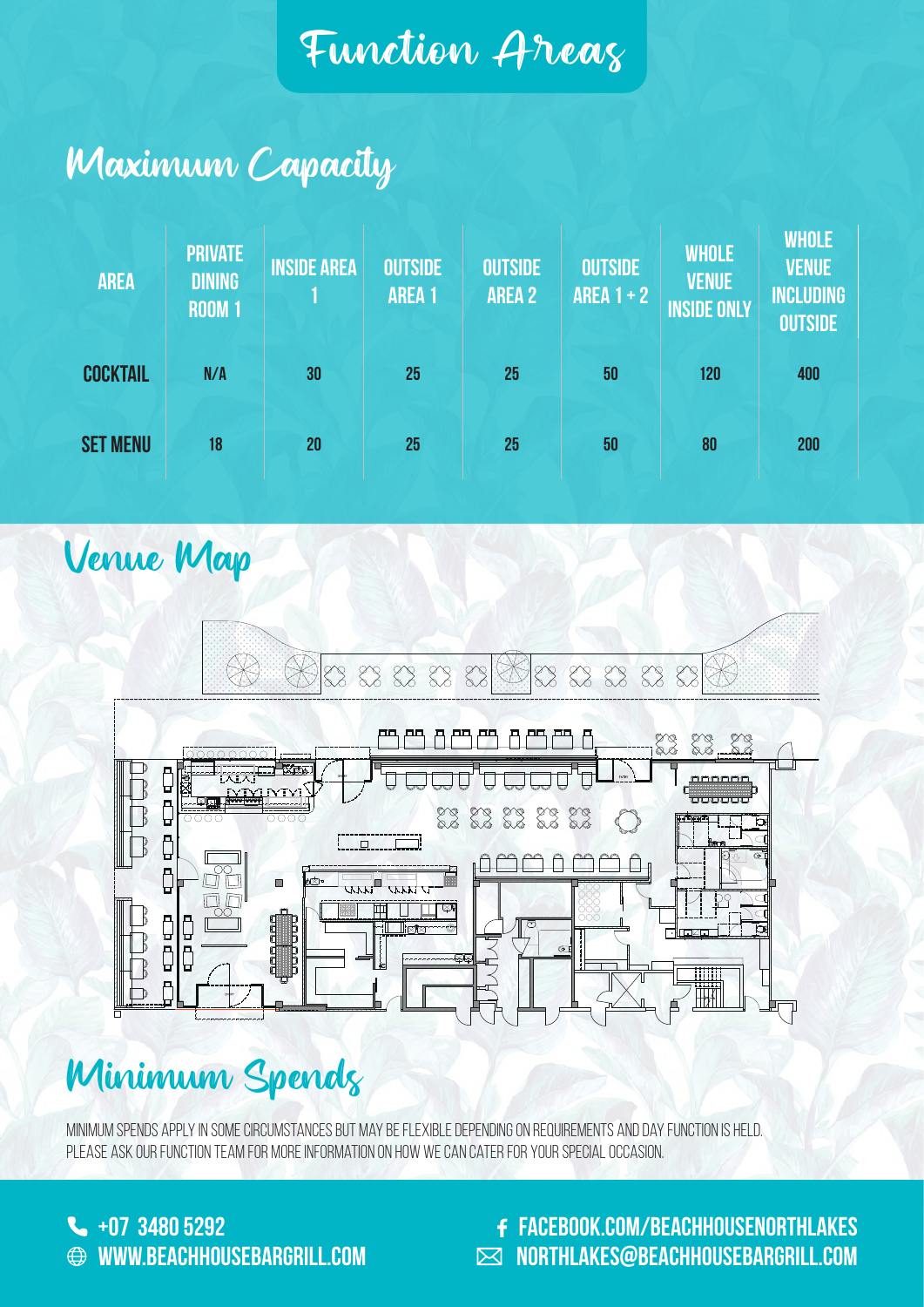

## Canapé Prices

**Selection of 4 for \$20 pp**

**Selection of 6 for \$30 pp**

**Selection of 8 for \$40 pp**

**Add additional items for \$5 each**

 $\sim$  17  $\sqrt{2}$  3420 0714  $\sim$  2420 0714  $\sim$  251

,,,,,,,,,,,,,,,,,,,,,,,,,,,,,,,,,,,

anapé Menu

**Chicken Wings in Peri Peri (MG) or bbq sauce Prawn Spring Rolls Salt & Pepper Squid Bites Coconut Prawns with Sweet Chilli Sauce Vegetable Spring Rolls (v) Vegetable Samosas (v) Margherita Arancini Balls (V) Satay Chicken Skewers in Satay Sauce (MG) Meatballs with Rich Tomato Sauce & Parmesan (MG) Falafel (V+Vegan + mg) Thai Fish Cakes (MG) Crumbed Cheesy Sticks (v)**

**dietary information V - Vegetarian | MG - minimal gluten | MGO minimal gluten option - plese ask our staff At beach house we do our best to cater for people with food allergies and dietary requirements. However, we cannot guarantee an environment completely free from allergens, so traces of some ingredients may still be present in our meals.**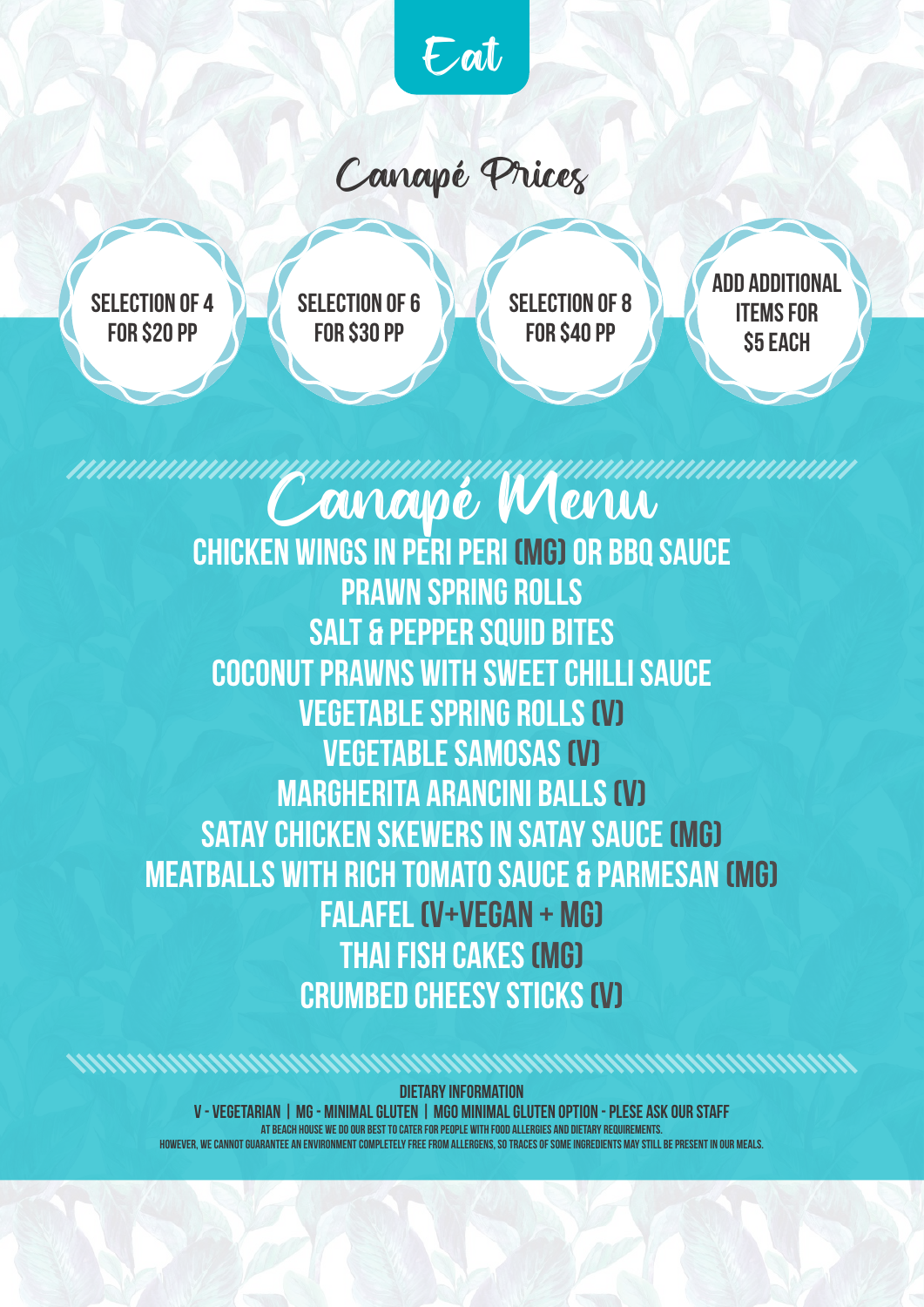

## Set Menus |**25-120 persons Alternate Drop (choose 2 items per course)**









#### **Entrée** Caesar salad - Cos Lettuce, Croutons, Bacon, Ceasar Dressing & Parmesan Cheese (MGo) Salt & Pepper Calamari served with Lemon Wedges & Garlic Aioli Sauce (MG) Margherita Arancini Balls with Mozzerella & a Rich Napoli Sauce (V) Crispy Chicken Wings with BBQ Sauce & Ranch Dressing (MG)

**MAIN COURSE** 2006 EYE FILLET WITH MASHED POTATOES, SEASONAL VEGETABLES & MUSHROOM SAUCE (MGO) Gnocchi Napolitana - Rich Napolitana Sauce & Fresh Grated Parmesan Cheese (V) Life Saver Chicken - Grilled Chicken, Half Avocado, Mustard cream Sauce, Garden Salad & Chips (MGo) Fish 'N' Chips - Freshly Battered Hake, Coleslaw, Chips, Lemon Wedge & Tartare Sauce Char Grilled Salmon - Basil Pesto, Smashed Potato & Broccoli (MG)

**DESSERT** HOME MADE STICKY DATE PUDDING WITH CARAMEL SAUCE (MG+V) HOME BAKED CHOCOLATE BROWNIE WITH CHOCOLATE SAUCE (V) Fresh Fruit Salad with Whipped Cream (MG+V) Home Made Apple Crumble with Vanilla Ice Cream (v)

#### **BREAKFAST BUFFET/ plated breakfast \$20 pp**

Bacon, Scrambled Eggs, Beans, Mushrooms, Toast with Museli, Fresh Fruit with Tea & Coffee & Choice of Juices

**Muffin Break \$18 pp** Freshly Baked Muffins served with Tea & Coffee

#### **High Tea \$25 pp** Freshly Baked Muffins & a Selection of Cakes WITH A SANDWICH PLATTER WITH TEA AND COFFEE

# Group Meetings

#### **Ask our functions team for more information and pricing on how they can arrange your next team meeting, whether it be**

**Breakfast | Morning Tea | Lunch | Afternoon Tea | Dinner | Drinks**

**dietary information**

**V - Vegetarian | MG - minimal gluten | MGO minimal gluten option - plese ask our staff At beach house we do our best to cater for people with food allergies and dietary requirements.**

**However, we cannot guarantee an environment completely free from allergens, so traces of some ingredients may still be present in our meals.**

**+07 3480 5292** +07 3420 0711 www.beachhousebargrill.com **www.beachhousebargrill.com** +07 3420 0711 www.beachhousebargrill.com

**facebook.com/BeachHouseNoRTHLAKES**  $\textrm{USEBARGRILL}$ .com.  $\textrm{3}$  northlakes@beachhousebargrill.com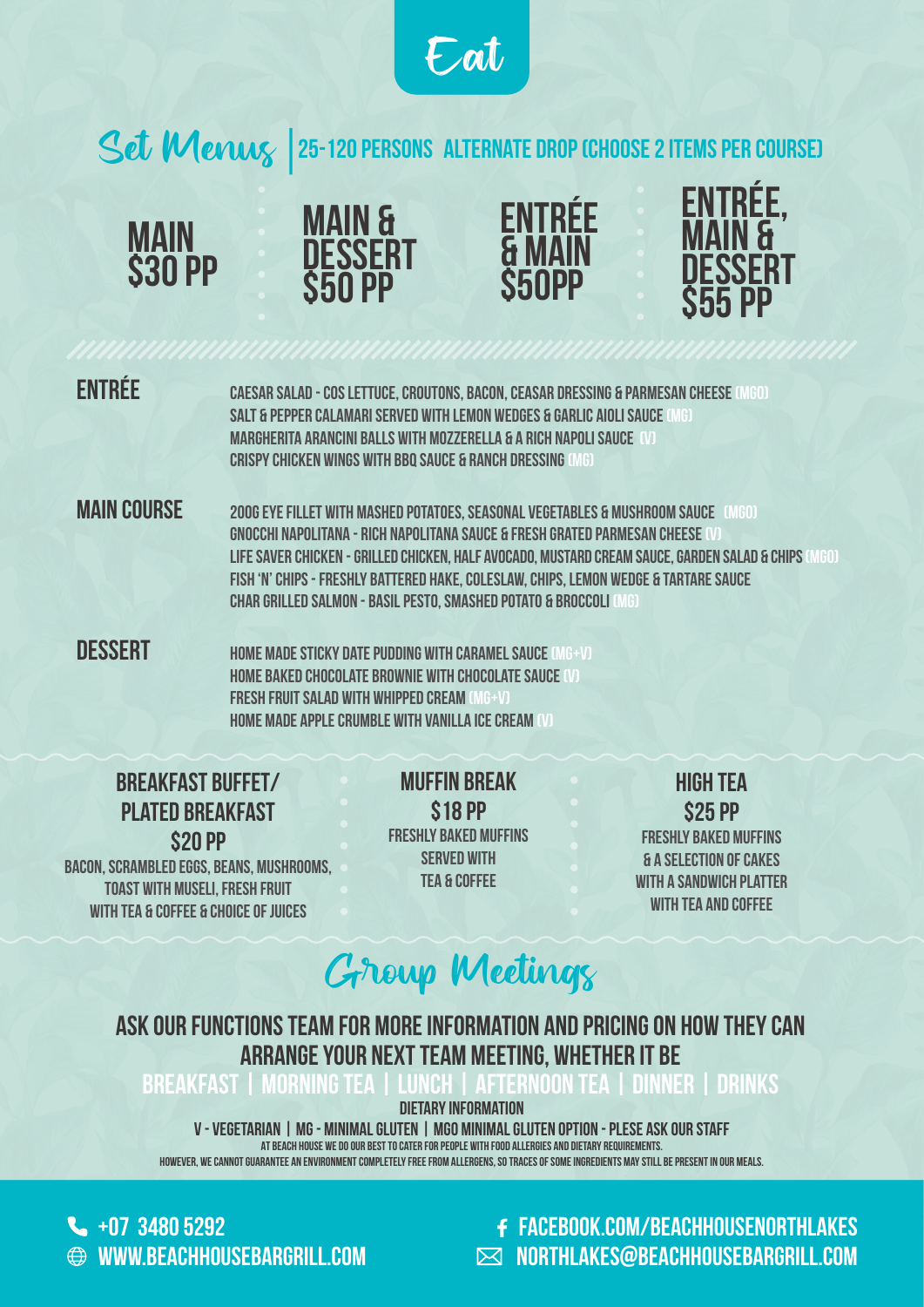Drink

# Packages for Cocktail Parties

#### **Bar Tab Set by Dollar Limit**

Bar Tab is set by Dollar Limit and is not limited by a time frame. The function holder may decide what they would like available on this type of bar tab. The functions manager can offer suggestions if needed.

**Bar Tab Set by Product** Bar Tab set by particular products selected.



**facebook.com/BeachHouseNoRTHLAKES**  $\textrm{USEBARGRILL}$ .com.  $\textrm{3}$  northlakes@beachhousebargrill.com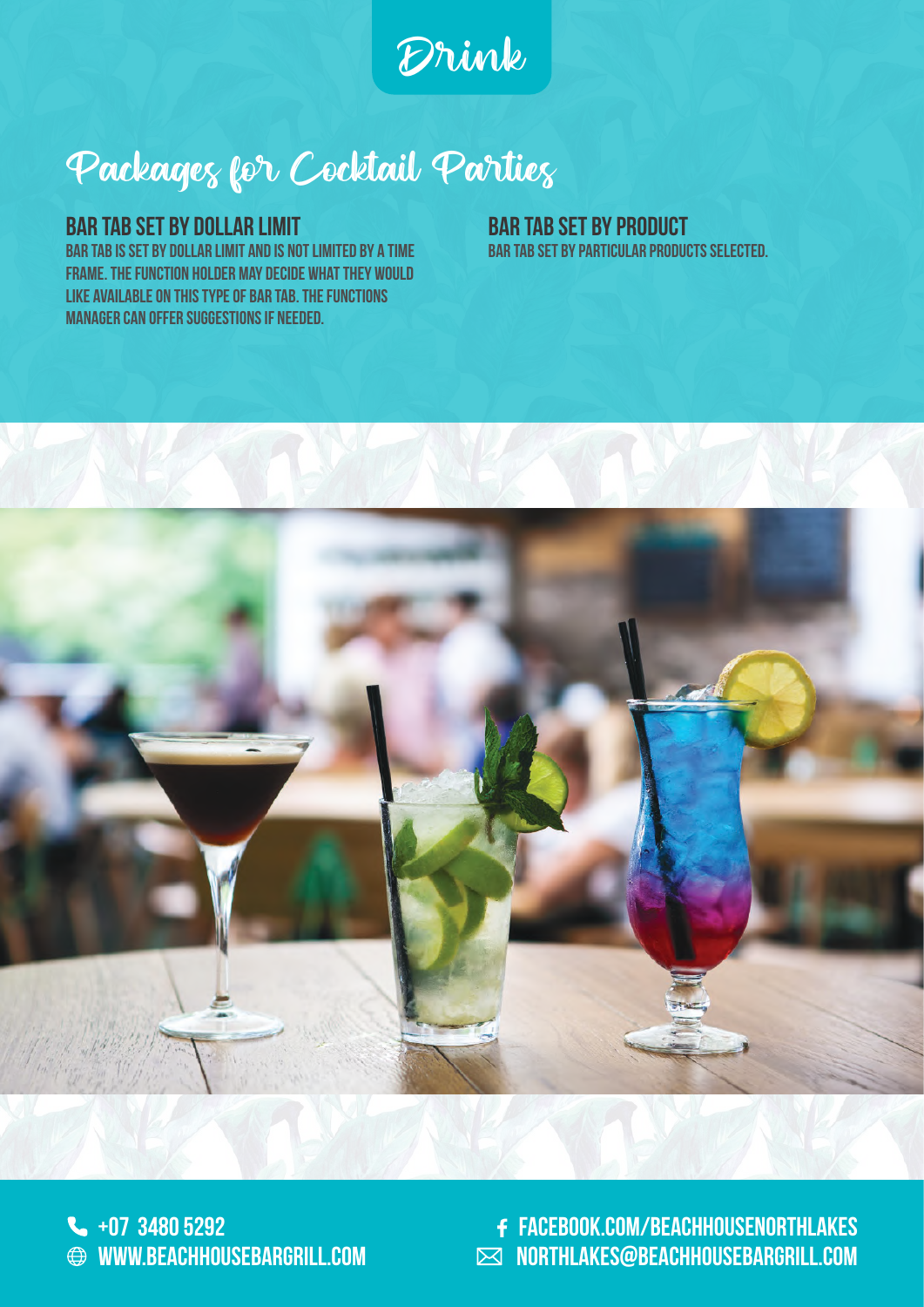Drink

## Packages for Set Menus

#### **Bar Tab Set by Dollar Limit**

Bar Tab is set by Dollar Limit and is not limited by a time frame. The function holder may decide what they would like available on this type of bar tab. The functions manager can offer suggestions if needed.

#### **Bar Tab Set by Product**

Bar Tab set by particular products selected.

#### **Custom Beverage Packages**

We are always happy to discuss any particular type of beverage package you would like, so if you feel none of our packages exactly meet your requirements, please do not hesitate to ask the Function Manager if variations are possible.

#### **Drinks Packages**

Total cost is determined by the number of people and has a set time limit. Two options exist for this beverage package: the "Surfing" drinks package and the "Sailing" drinks package.

These packages range in price from \$33 per head for a two-hour "Surfing" drink package through to \$61 per head for a four-hour "Sailing" drink package.

#### **1. SURFING PARTY DRINK PACKAGE (WITH SET MENU ONLY)**

2 HOURS AT \$33 PP 3 HOURS AT \$44 PP 4 HOURS AT \$54 PP

#### **Surfing Party Drink Package includes:**

| <b>WINF</b>        | HOUSE WHITE, HOUSE RED, HOUSE SPARKLING                                                                                      |
|--------------------|------------------------------------------------------------------------------------------------------------------------------|
| <b>TAP BEER:</b>   | <b>LOCAL TAP BEERS AND CIDER</b>                                                                                             |
| <b>SOFT DRINK:</b> | COKE, ZERO, SPRITE, LIFT, GINGER ALE                                                                                         |
| <b>JUICE:</b>      | ORANGE JUICE, APPLE JUICE, PINEAPPLE JUICE<br><b>CRANBERRY JUICE</b>                                                         |
|                    | 2. SAILING PARTY DRINK PACKAGE (WITH SET MENU ONLY)<br>2 HOURS AT \$41 PP<br>3 HOURS AT \$51 PP<br><b>4 HOURS AT \$61 PP</b> |
|                    | <b>SAILING PARTY DRINK PACKAGE INCLUDES:</b>                                                                                 |

| WINE:            | <b>HOUSE WHITE, HOUSE RED, HOUSE SPARKLING</b> |
|------------------|------------------------------------------------|
| <b>TAP BEER:</b> | <b>LOCAL TAP BEERS AND CIDER</b>               |

| and the property of the control of the control of |  |
|---------------------------------------------------|--|

Basic Spirits: Selection of Basic Spirits

#### Soft Drink: Coke, Zero, Sprite, Lift, Ginger Ale

Juice: Orange Juice, Apple Juice, Pineapple Juice, Cranberry Juice

**+07 3480 5292** +07 3420 0711 www.beachhousebargrill.com **www.beachhousebargrill.com** +07 3420 0711 www.beachhousebargrill.com

**facebook.com/BeachHouseNoRTHLAKES**  $\textrm{USEBARGRILL}$ .com.  $\textrm{3}$  northlakes@beachhousebargrill.com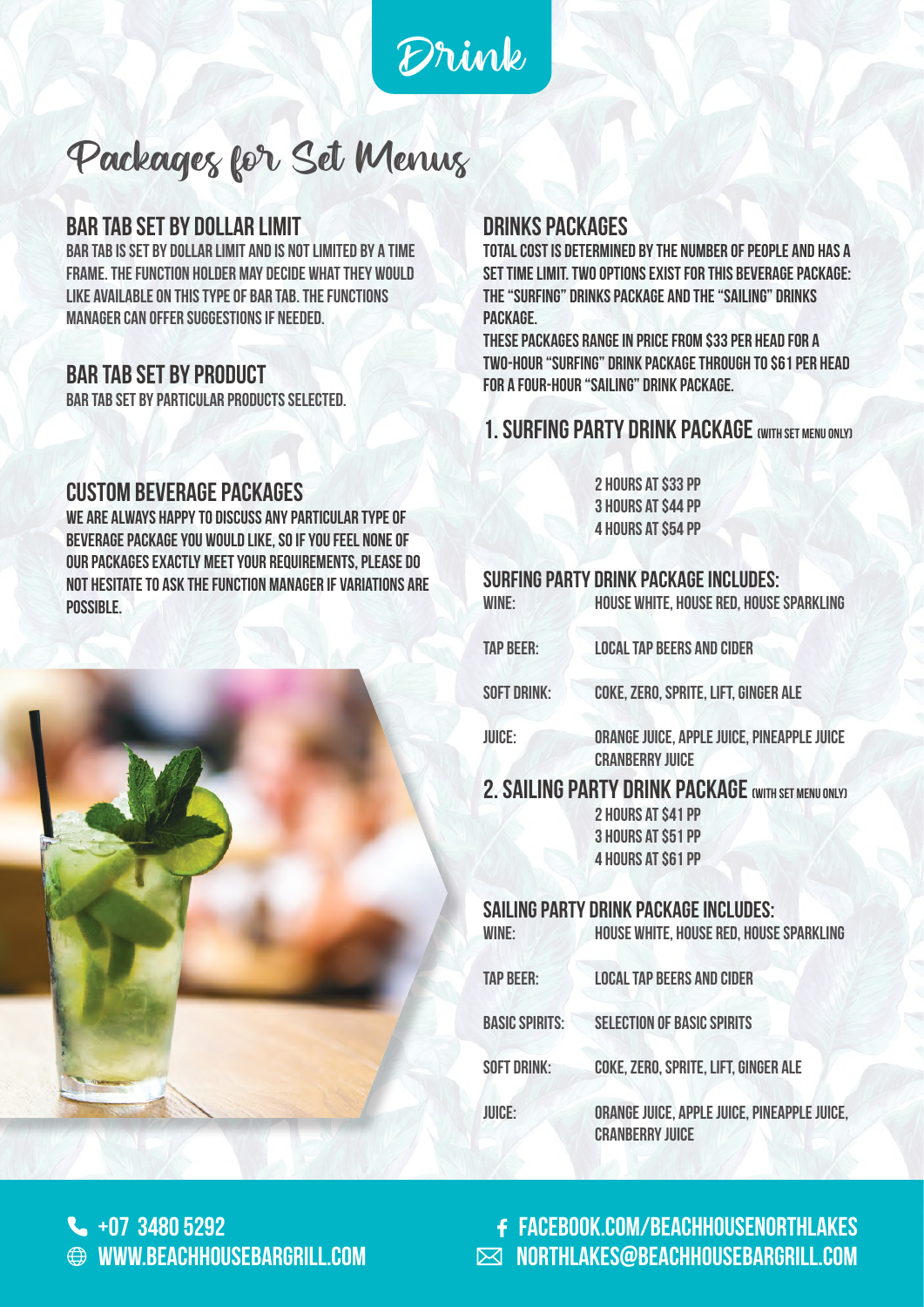## Function Extras

Special Requests

Please note that most special requests can be catered for including Vegetarian, Gluten-Free, Allergen Listings and Cooking Styles, not to mention changes in the room by agreement with the Functions Manager.

| Decorations<br><b>DECORATIONS PACKAGE 1</b><br><b>3 BUNCHES OF HELIUM BALLOONS</b>                                                                                                            | <b>\$40</b> |
|-----------------------------------------------------------------------------------------------------------------------------------------------------------------------------------------------|-------------|
| <b>DECORATIONS PACKAGE 2</b><br><b>6 BUNCHES OF HELIUM BALLOONS</b>                                                                                                                           | \$75        |
| <b>DECORATIONS PACKAGE 3</b><br><b>10 BUNCHES OF HELIUM BALLOONS</b>                                                                                                                          | \$100       |
| <b>XMAS DECORATIONS PACKAGE</b><br><b>-3 BUNCHES OF HELIUM BALLOONS</b><br>-TARI F RIINNFRS<br>-FAIRY LIGHTS<br>-TEA LIGHTS<br>-CHRISMAS TABLE-TOPPERS<br>-RONRONS<br>-TINSEL & TABLE-TOPPERS | S90         |

#### **Birthday Package \$70**

-1 Number Balloons Bunch (e.g 1 & 8 for 18th) 4 bunch Helium Balloons table runners

#### **\*Custom Packages Available**





## Entertainment

**In House Music System**

We have our own in house Audio System which has over 10,000 songs Run by the Crowd DJ App. App available on iTunes and Google Play store to download to check into the venue to request your songs.

#### **AV SYSTEM**

Each function area at Beach House has television monitors available for function holders to utilise with appropriate content. Please feel free to discuss this with our functions manager. This comes at \$50 per function.

#### **WRISTBANDS**

WRIST BANDS REQUESTED FOR FUNCTIONS (BAR TAB identification) can be purchased from the venue at \$10 per function.

#### **CAKEAGE**

Cakeage is charged at \$10 Flat Rate or \$2 per head served with cream & ice cream. Price includes storage of your cake, napkins, plates and forks.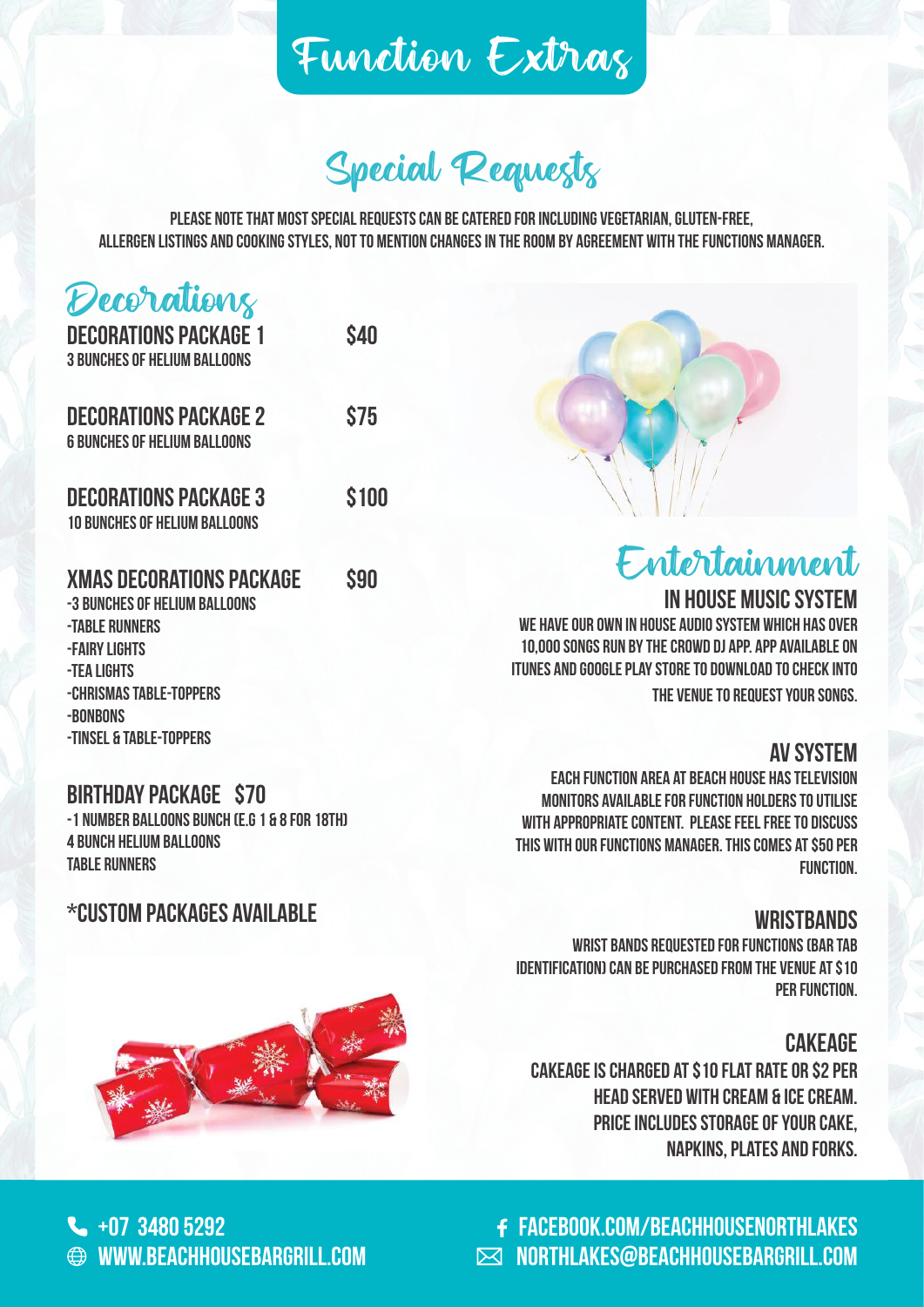Important Stuff

Terms and Conditions

#### **Confirmation**

A booking is only confirmed upon receipt of a deposit of \$100. Final payment is required 7 days prior to the event, including the minimum spend amount. In certain exceptional circumstances, it may be necessary to assign a different area/ room, Beach House will provide sufficient notice where possible.

#### **Bookings, Payments and Deposits**

Final details are due no later than fourteen working days prior to the booking date.

100% of the minimum spend amount is to be spent on food, beverage, decoration and function extras, excluding security. Menus are subject to change at any time in line with produce availability.

Final numbers are due seven days prior to the booking date. Decreased event numbers within five working days will not be accepted. Increased event numbers within five working days must be discussed with our Functions Coordinator. Payments can be made by credit card, cash, cheque or direct deposit. Please email through a remittance statement to our Functions Coordinator for confirmation of payment. Should you require a tax invoice, please request one from our Function Coordinator. Cheque payments are required 14 days prior to event. One bill will be provided per function. A credit card is required as a security bond in the instance of any damages caused.

**Bank Deposit: BEACH HOUSE NORTH LAKES UNIT TRUST BSB: 084-004 A/C: 23-443-9411**

#### **Decorations and Theming**

Theming and decorating must be prearranged and approved by our Functions Coordinator and must include details of any decorations not supplied by Beach House. Decorating the function space is allowed, however certain decorations are not permitted (i.e. confetti, sticky tape, table scatters and party poppers). In the instance that these are used, the client is liable for any damages caused and/or cleaning expenses associated.

Apart from birthday cakes, no other food is permitted to be brought into the venue.

#### **Belongings and Gifts**

All belongings and gifts are to be collected upon conclusion of the function. Should storage be required, this must be prearranged with our Function Coordinator prior to the function date.

Beach House does not accept responsibility for the injury, damage or loss of any client's property left in the premises prior to, during or after an event. Any damages caused to Beach House property during an event are the financial responsibility of the client.

#### **Security**

Where a function requests a crowd controller or a function is deemed to require a crowd controller by our functions team, the crowd controller will be organised by Beach House. All associated costs incurred must be paid by the function holder prior to the event. Talk to our Functions Coordinator for more information.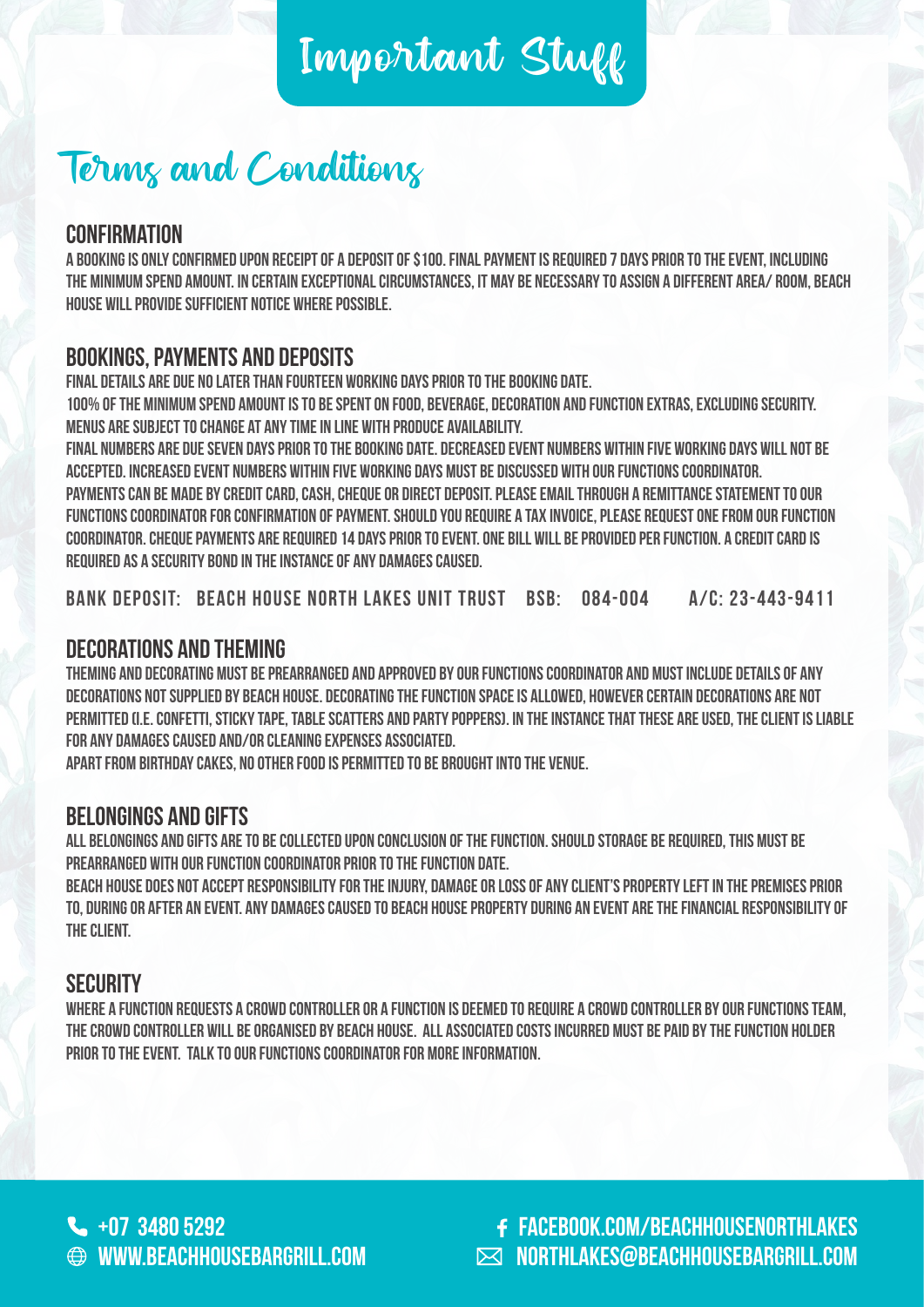# Important Stuff

#### **Minors**

Any guests under 18 years of age must have their parent/ legal guardian's supervision at all times and are restricted to movements within the function area only. Should a minor be found in other areas within the hotel unaccompanied, the minor and their parents/ legal guardians may be asked to leave the premise immediately.

All minors must vacate the premises no later than 10:00pm.

All minors attending a function must be outlined on the Minors Agreement form. In the instance, a minor is not on the submitted Minors Agreement form from the client, they may be denied entry along with their parents/ legal guardian. Beach House has zero-tolerance on underage drinking. Should a minor be found consuming alcohol the function may be shut down. Please consult our Functions Coordinator on any instance of a minor attending your event.

#### **Cancellations**

WRITTEN NOTIFICATION MUST BE PROVIDED TO THE FUNCTIONS COORDINATOR IN ALL INSTANCES.

Notice outside 1 calendar month prior to the booking date, the deposit will be retained and held in trust for another date (for a six month period). Notice within 1 calendar month of the booking, 100% of the deposit will be retained. Notice within 14 days of the booking date 100% of the deposit will be retained and 100% of the agreed catering spend will be invoiced for payment within seven days. Any cancellation charged for third party items hired on behalf of the client is payable by the client. Change of date or postponement of the event booking will be treated as a cancellation at the discretion of your Functions Coordinator. Events booking in November/ December may have additional cancellation policies.

#### **Regulations**

Hotel Management and staff adhere to the laws governing the Responsible Service of Alcohol - Queensland Liquor Licensing Department. Patrons showing signs of undue intoxication or disorderly behaviour will be refused service and will be asked to leave the premises. Management has the right to exercise regulatory conditions at any time during a function if it is believed that the alcohol consumption rate is excessive.

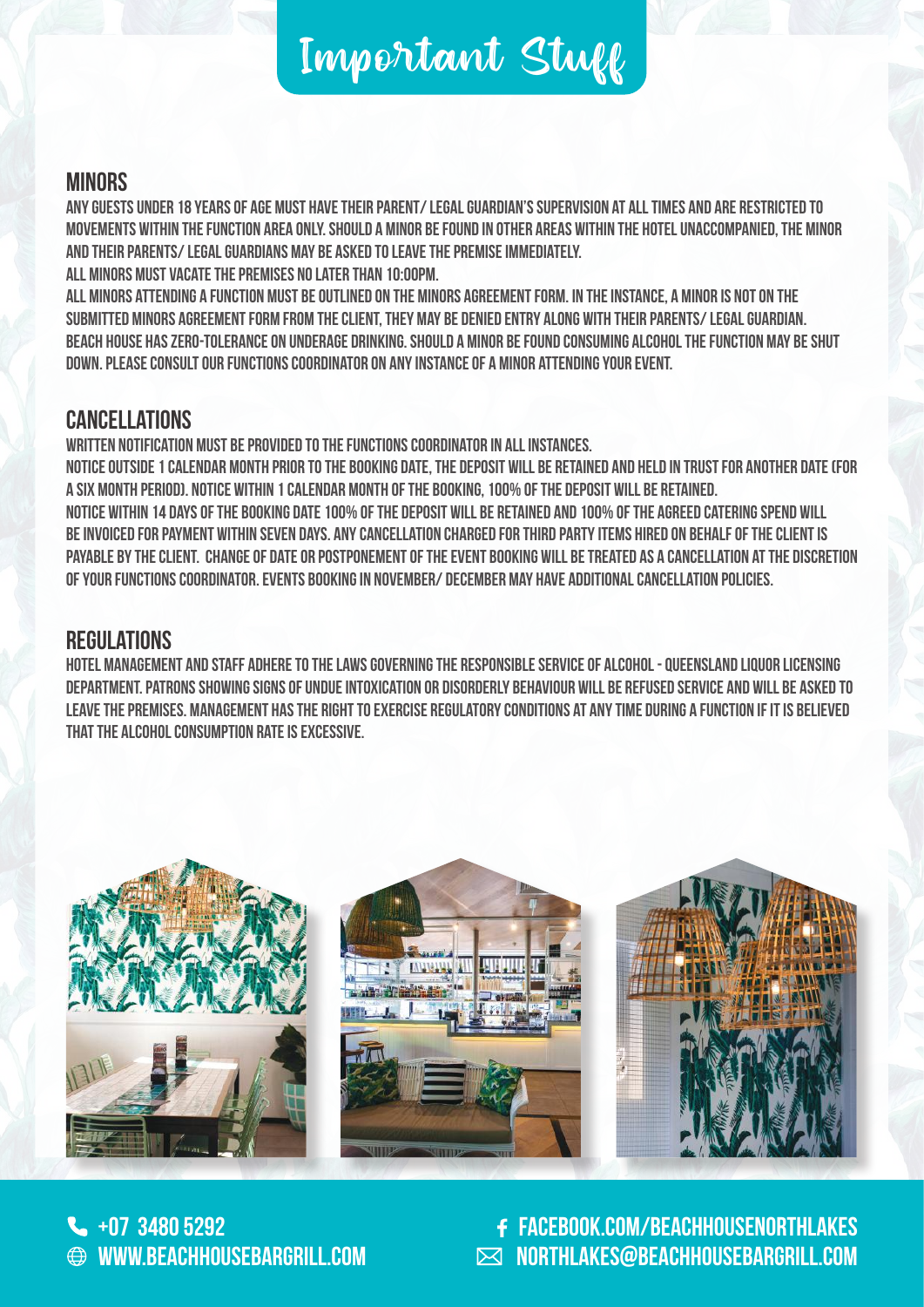|  | Notez |  |
|--|-------|--|
|  |       |  |
|  |       |  |
|  |       |  |
|  |       |  |
|  |       |  |
|  |       |  |
|  |       |  |
|  |       |  |
|  |       |  |
|  |       |  |
|  |       |  |
|  |       |  |

**+07 3480 5292** +07 3420 0711 www.beachhousebargrill.com **www.beachhousebargrill.com** +07 3420 0711 www.beachhousebargrill.com

**facebook.com/BeachHouseNORTHLAKES** facebook.com/BeachHouseGC **NORTHLAKES@beachhousebargrill.com** functions.gc@hotelbeachhouse.com.au facebook.com/Beachhouse.noriHeakes